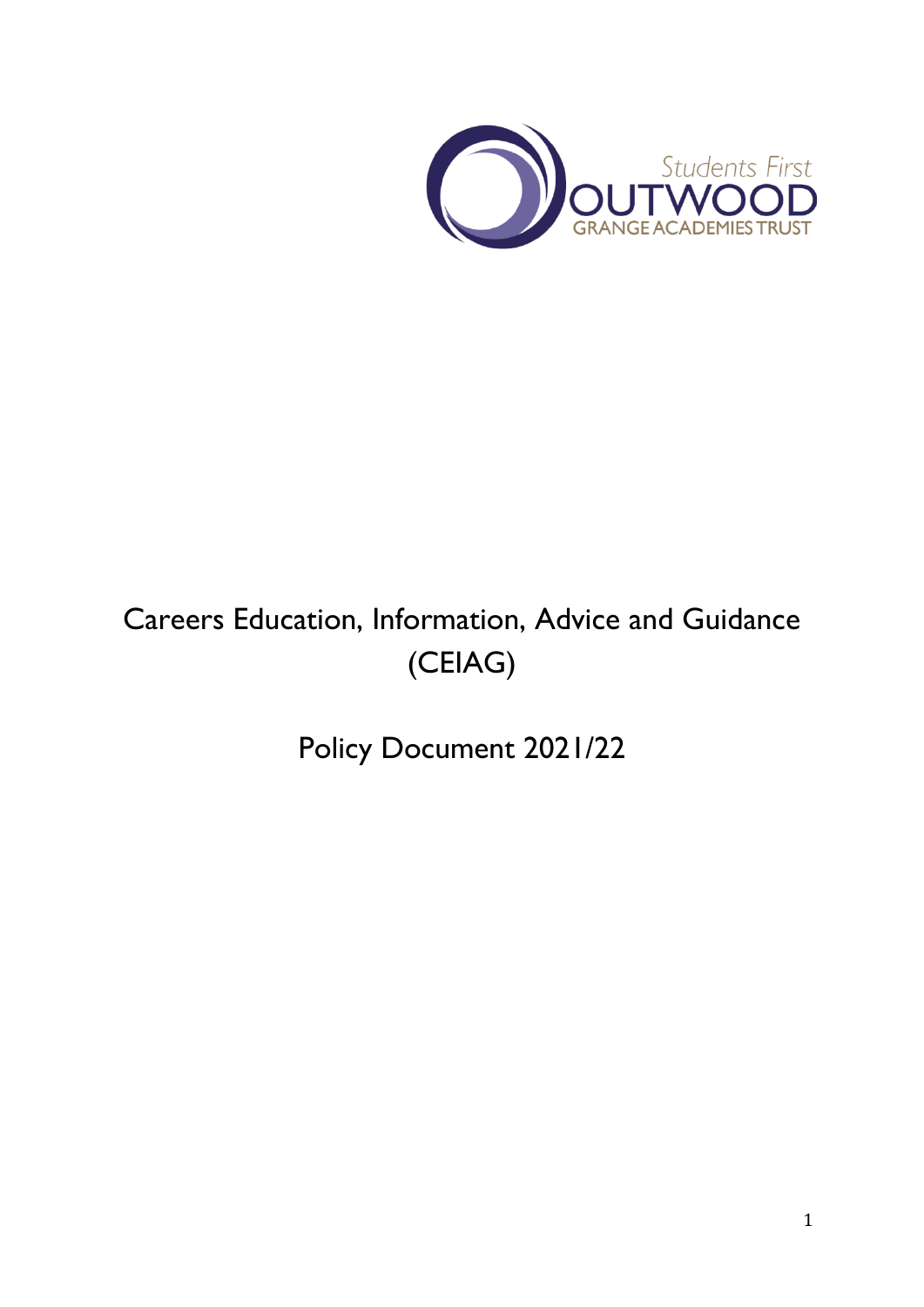| Document control table        |                  |                     |                                                                                  |  |
|-------------------------------|------------------|---------------------|----------------------------------------------------------------------------------|--|
| <b>Document title:</b>        |                  |                     | Careers Education, Information, Advice and Guidance (CEIAG)                      |  |
| Author (name & job<br>title): |                  |                     | Careers Inc (external partner) until 2021                                        |  |
|                               |                  |                     | Progress Careers from April 2022                                                 |  |
| <b>Version number:</b>        |                  | V <sub>7</sub>      |                                                                                  |  |
| Date approved:                |                  | May 2022            |                                                                                  |  |
| <b>Approved by:</b>           |                  |                     | <b>Executive Board</b>                                                           |  |
| Date of review:               |                  | May 2023            |                                                                                  |  |
| <b>Document History</b>       |                  |                     |                                                                                  |  |
| <b>Version</b>                | <b>Date</b>      | <b>Author</b>       | <b>Note of revisions</b>                                                         |  |
| V <sub>2</sub>                | June 16          |                     | Policy review no revisions                                                       |  |
| V3                            | July 17          |                     | Reference to The Gatsby Benchmarks for CEIAG<br>in item 1.1.                     |  |
|                               |                  |                     | Item 1.3 updated and reference to ACEG<br>framework replaced with CDI framework. |  |
|                               |                  |                     | Item 1.4 updated to reference Careers Data<br>Dashboard.                         |  |
|                               |                  |                     | Item 2.8 updated to include data sharing protocols.                              |  |
| V <sub>4</sub>                | July 18          |                     | Updated to reflect statutory guidance                                            |  |
| V <sub>5</sub>                | May 2020         | <b>KB</b>           | Reviewed no updates                                                              |  |
| V <sub>6</sub>                | <b>July 2021</b> | KB                  | Reviewed no updates                                                              |  |
| V7                            | April 22         | L Calton &<br>Paula | Updated to reflect change from Careers Inc to<br><b>Progress Careers</b>         |  |
|                               |                  | Thompson -          | Added 'The Baker Clause' to section 1.1.                                         |  |
|                               |                  | Progress<br>Careers | 'Schedule I' amended to 'Activity Schedule<br>Agreement' in section 2.9          |  |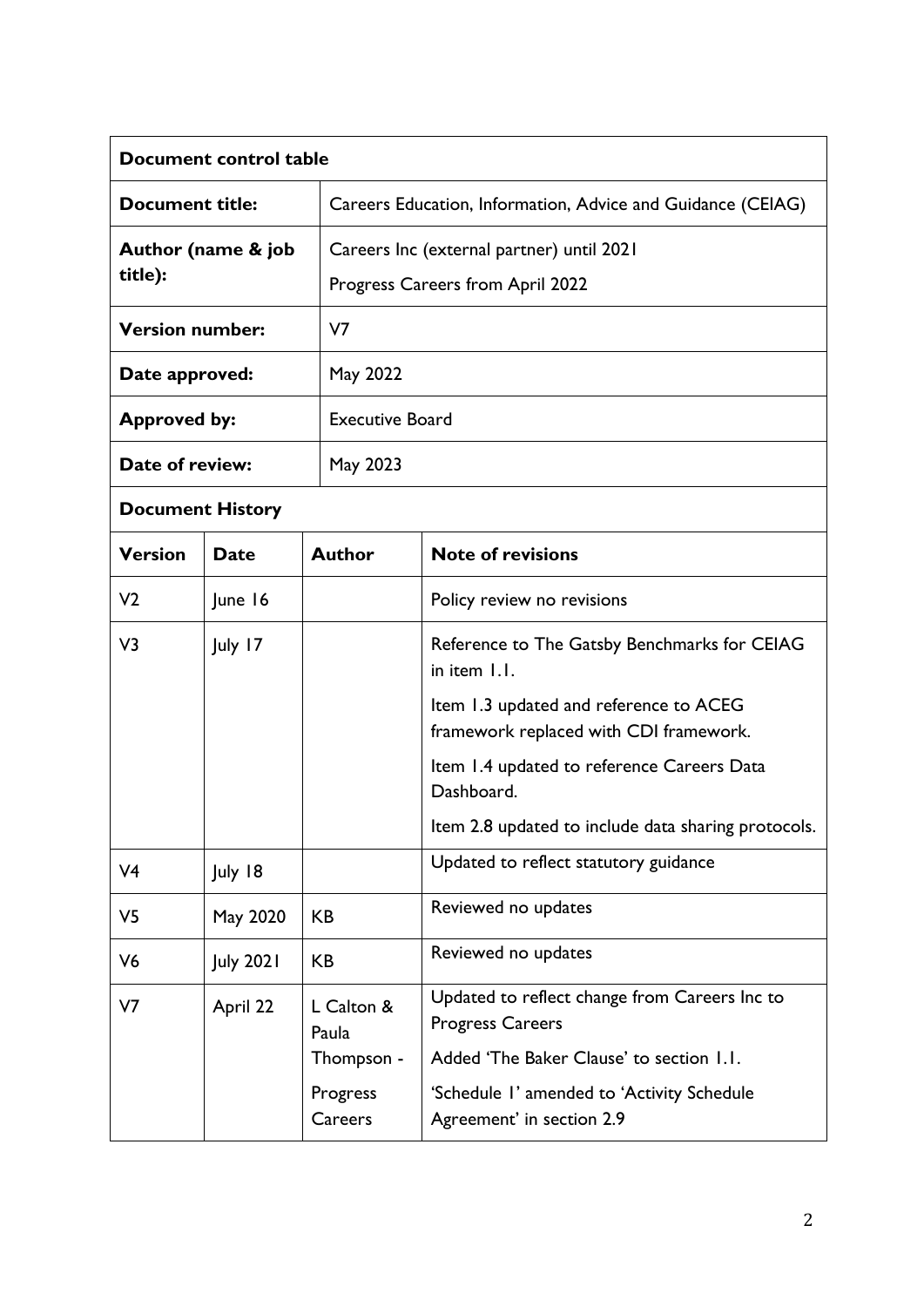# **1. Policy: Careers Education, Information, Advice and Guidance**

# 1.1. Context

The Education Act 2011 inserts a new duty, section 42A, into Part VII of the Education Act 1997, requiring schools to secure access to independent careers guidance for students in years 8-13. Careers guidance must be presented in an impartial manner and promote the best interests of the pupils to whom it is given. Careers guidance must include information on all options available in respect of 16-18 education or training, including apprenticeships and other work-based education and training options. The CEIAG Policy should be read in conjunction with:

- Statutory Guidance for CEIAG
- The Gatsby Benchmarks for CEIAG
- Work Experience and Work Related Learning Policy
- Child Safeguarding Policy
- Equality and Diversity Policy
- Data Protection Policy
- Provider Access Policy
- The Baker Clause

## 1.2. Aim

To provide outstanding careers education, information, advice and guidance in order to ensure that each young person has high aspirations and is fully prepared for their next steps in learning, training or employment beyond their time at our academies.

#### 1.3. Commitment:

To develop a whole school approach to CEIAG by providing a planned programme of activities within and outside the curriculum by:

- Providing a comprehensive curriculum programme relating to clear learning outcomes for careers education, defined by the CDI framework
- Allowing access for all students to independent and impartial careers guidance from a **matrix** accredited external organization
- Ensuring support for all students to make a successful transition through tutorial and mentoring systems
- Strategically managing and coordinating the services from commissioned and publically funded free at source providers to ensure best use of resources
- Achieving, and maintaining currency of, a nationally accredited Quality in Careers Standard.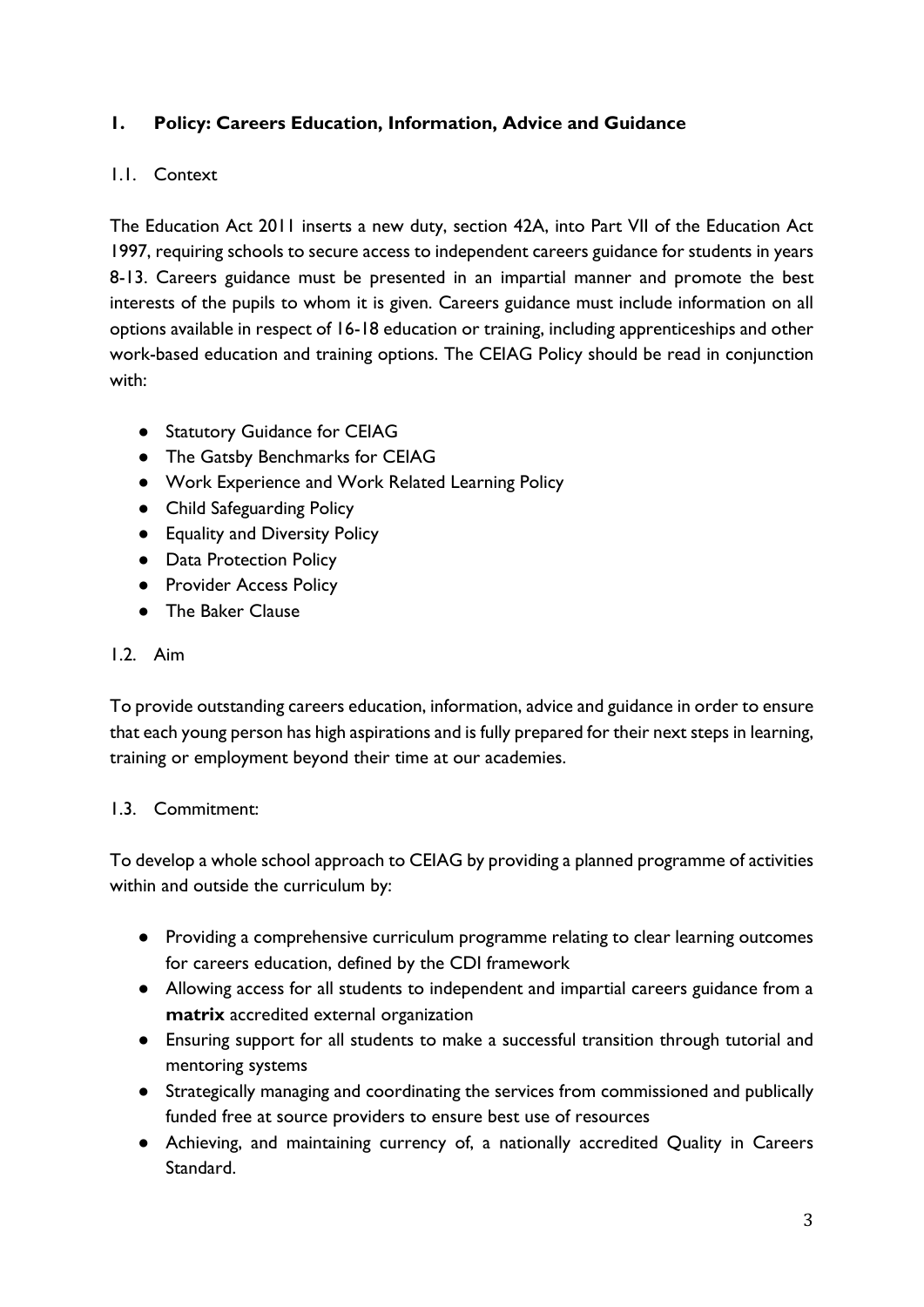#### 1.4. Monitoring requirements:

Monitoring to take place annually in July at the end of the academic year. Monitoring to be undertaken by the Executive Team and submitted to the OGAT Board. This includes a Careers Data Dashboard.

Any submissions for amendments and CEIAG recommendations to be submitted to the Executive Meeting and / or Family of Schools meeting.

Responsibility for monitoring and reporting: at Academy level; SLT Career Lead and Named Academy Council member. (see appendix 1).

## **2. Careers Education, Information, Advice and Guidance Policy and Procedures**

#### 2.1. Rationale for CEIAG

In January 2018 the statutory Careers guidance and access for education and training providers was released. The government's career strategy is determined to build a world-class system that will help young people choose the career that is right for them.

It is expected that:

- every school begins to offer every young person at least one meaningful encounter with employers per year, from Years 7 to 13 by 2020
- from September 2018, every school appoints a named person to the role of Careers Leader
- from September 2018, every school publishes details of its careers programme so that parents can see the timetable for events.
- from January 2018 every school is expected to begin using the Gatsby Benchmarks to improve careers provision, ensuring all are met by the end of December 2020.

## 2.2. Vision

Our outstanding careers guidance and support will guarantee students have clear, aspirational and realistic goals for their future study. This will secure increased motivation, greater attainment, higher self-esteem, and ever reducing drop-out rates, leading to all our learners securing meaningful and engaging employment.

#### 2.3. Links with other policies

The policy for CEIAG supports and is itself underpinned by a range of key Academy policies such as those stated on page 3 of this policy.

2.4. Student entitlement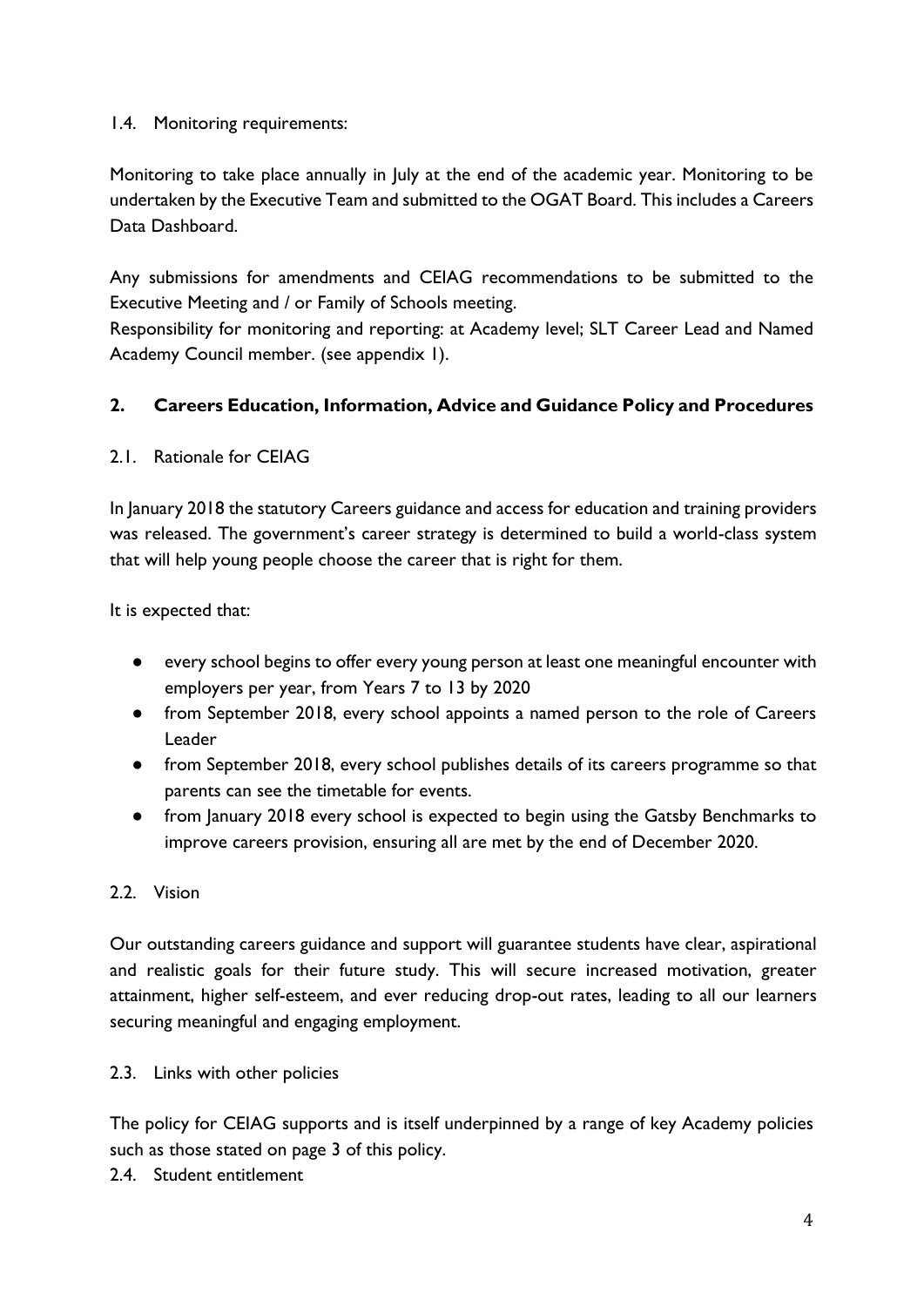Outwood Grange Academies Trust have formed a partnership with Progress Careers Ltd – an external, **matrix** accredited, independent and impartial careers guidance service, who will support students to aim high in their career goals and aspirations.

Teachers in the academies and staff from Progress Careers will support students' career development in a number of ways including:

- Information and discussion in lessons, tutor groups and assemblies to help students make decisions about their future.
- Access to careers advisers in a variety of ways including individual meetings, drop-in sessions, enrichment activities and results service.
- Careers information and I.T based careers programmes
- Information and updates on notice boards, plasma screens, displays and websites, including the bespoke [Progress Careers portal,](https://progress-education.org.uk/outwood-hemsworth/) which operates in each academy.

The academies and Progress Careers use a bespoke tracking system to identify the needs of all students and arrange careers support. There are a number of initiatives in place to ensure access for all students including;

Drop in sessions, Workshops, Enrichment activities, Self-referrals / Tutor referrals.

#### 2.5. Parent/Carer entitlement

Parents have access to careers advisers in a variety of ways including:

- individual meetings
- drop-in sessions and results service
- Careers information and I.T based careers programmes
- Information and updates on the [bespoke website](https://progress-education.org.uk/outwood-hemsworth/)
- Information is posted to parents, available at parents evenings and also via the academy website and Twitter

#### 2.6. Equality and Diversity

We have a commitment to advancing and achieving equality of opportunity for all students / carers / associated persons, staff, governors and visitors.

We believe that all people are of equal value and by encouraging their progression we will promote equality of opportunity, celebrate diversity and challenge stereotypes. Careers programmes are designed to meet the needs of all learners. Activities are differentiated and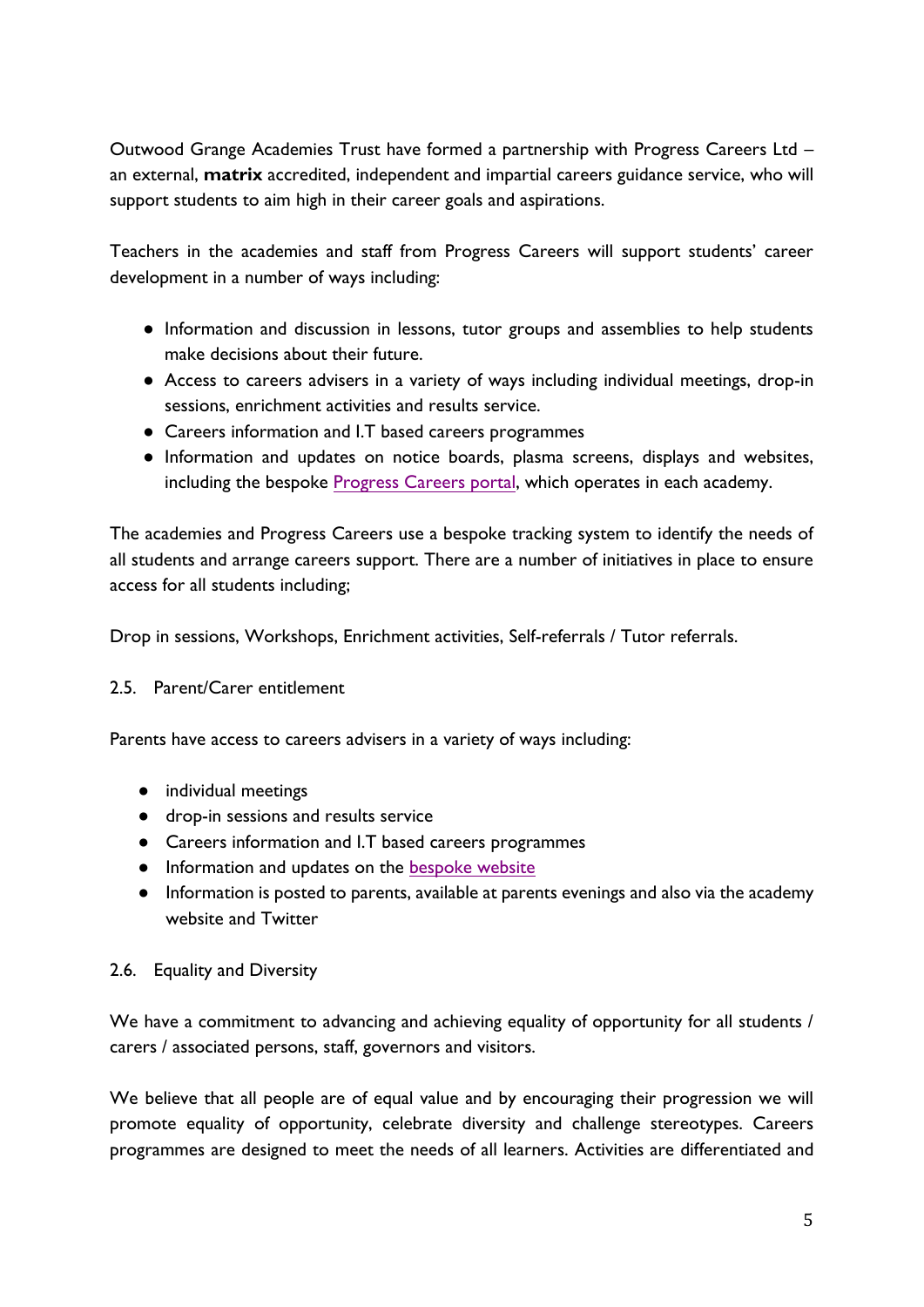personalised to ensure all students progress in their career learning and development, and to strengthen their motivation, aspirations and attainment at the academy.

2.7. Place within the Curriculum and Tutorial Support system

The careers curriculum has been devised following the guidance of the CDI National Framework for all year groups in core provision. This is supplemented by the following; programme of assemblies, tutor sessions, and enrichment workshops (CVs, pathways, research and applications).

## 2.8. Related outside activities and opportunities

Inset for staff includes a number of outside agencies such as Progress Careers, local colleges and other providers.

Careers cafes, careers fairs and other events, which include a wide variety of companies and apprenticeship providers, may also attend offering advice and guidance.

Academies may also organise specific events for parents/carers and students to provide specialist support.

## 2.9. Monitoring and tracking of young people

The academies have a responsibility to maintain a full and comprehensive tracking system that gives every student a RAG rating for intervention. The academies track intended destinations, courses and where they attend in the next academic year with further NEETS intervention. The academies maintain records of all CEIAG interventions and interviews. Agreements are in place with external P16 providers to inform the academies of students applying and attending their place of education. Progress Careers staff may also support tracking of students in line with the Activity Schedule Agreement with each academy. OGAT have data-sharing protocols with Local Authority areas to ensure the exchange of relevant progression data in the best interests of young people.

## 2.10. Management

The CEIAG Programme and work experience is planned and implemented by the nominated member of SLT as part of the 'Deep' structure to work closely with the staff, students, parents and the wider community. This area is supported by a nominated link governor. Each academy will have a named SLT lead for CEIAG who will attend contract reviews with Progress Careers. Each academy will also identify a lead to co-ordinate day to day activities and be the main point of contact for Progress Careers staff. (see appendix 1).

## 2.11. Staffing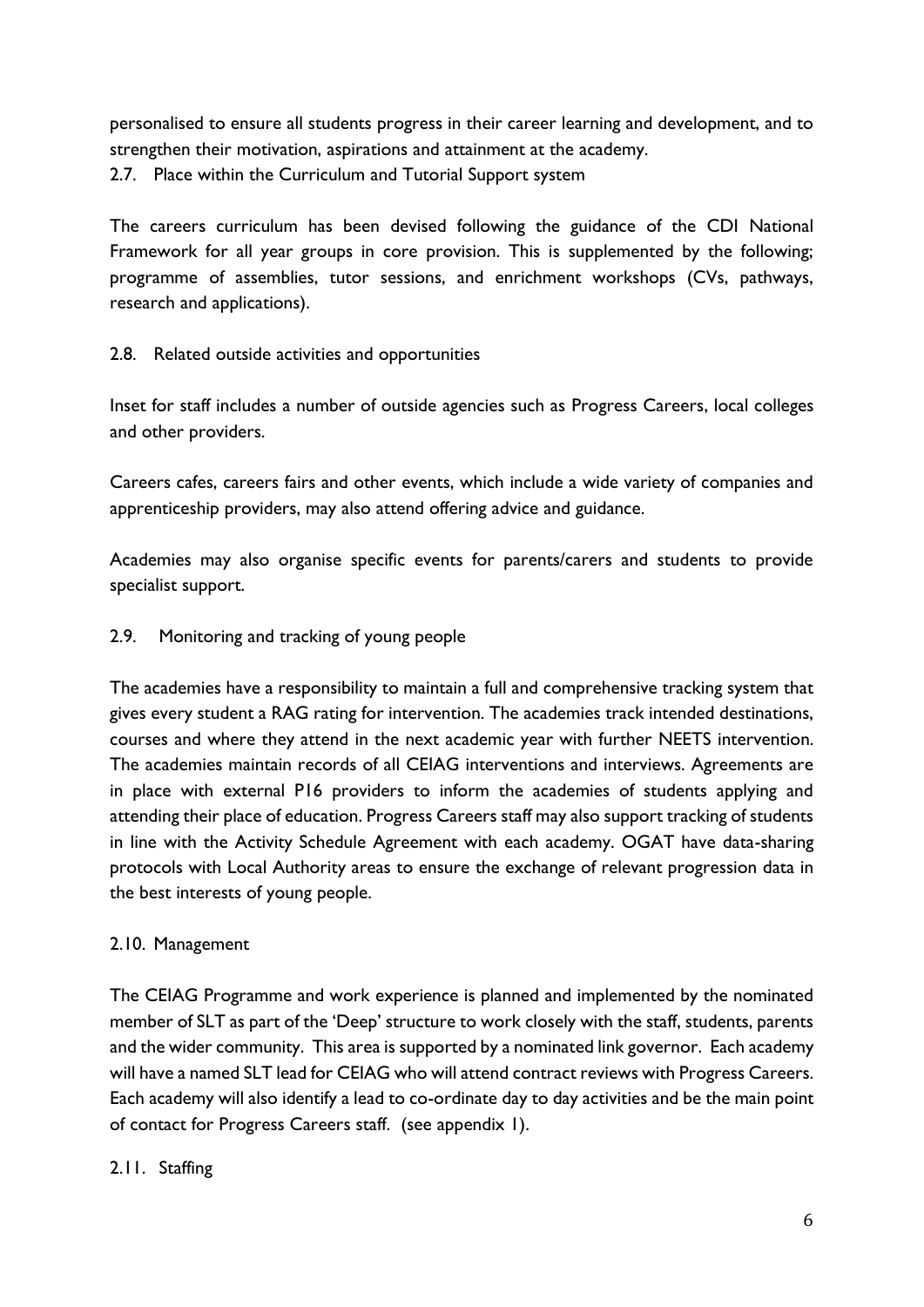All staff contribute to CEIAG through their roles as tutors, subject teachers or learning managers. Staff training is provided on a regular basis and updates are given in briefing. Staff are provided with guidance sheets, tutor handouts and option booklets. All staff have access to the [bespoke website](https://progress-education.org.uk/outwood-hemsworth/) which includes specific staff information and resources.

#### 2.12. Provision of external and Independent careers guidance

Independent and impartial careers advice and guidance is provided in partnership with Progress Careers Ltd –– an external, **matrix** accredited, independent and impartial careers guidance company, commissioned on behalf of the OGAT Family of Schools. The Progress Careers service to academies is customised on an institutional basis and detailed in the Activity Schedule document. This is reviewed twice a year to meet changing needs. Students are also encouraged to access the National Careers Service and the National Apprenticeship site via a link on the [bespoke website.](https://progress-education.org.uk/outwood-hemsworth/)

## 2.13. Other formal and informal partnerships

The academies have a range of formal and informal partnership arrangements including with Post 16 providers, colleges, the Careers and Enterprise Company, employers, HE and Training Providers.

#### 2.14. Information resources

A range of careers information, in a variety of formats, is provided in the Learning Resource Centre of each academy so that it is accessible to all students. Resources are managed in each academy to ensure that they are up to date and meet the needs of all students. The bespoke [website](https://progress-education.org.uk/outwood-hemsworth/) also provides quality assured information and access to other approved websites and online resources.

#### 2.15. Budget

Funding is allocated in the academies annual budgets planned in the context of whole academy priorities and the OGAT Trust contract for external and impartial careers advice. Maximum use will be made of quality assured free at source material as the currency of careers materials is very short. A nominated member of the SLT in each academy will be responsible for the effective deployment of resources.

#### 2.16. Staff development

All staff should have access to a minimum of 1 hour per year through CPD time to update themselves in relation to current developments in careers pathways. Specific needs are identified in conjunction with the academy CPD co-ordinator and reviewed on an annual basis.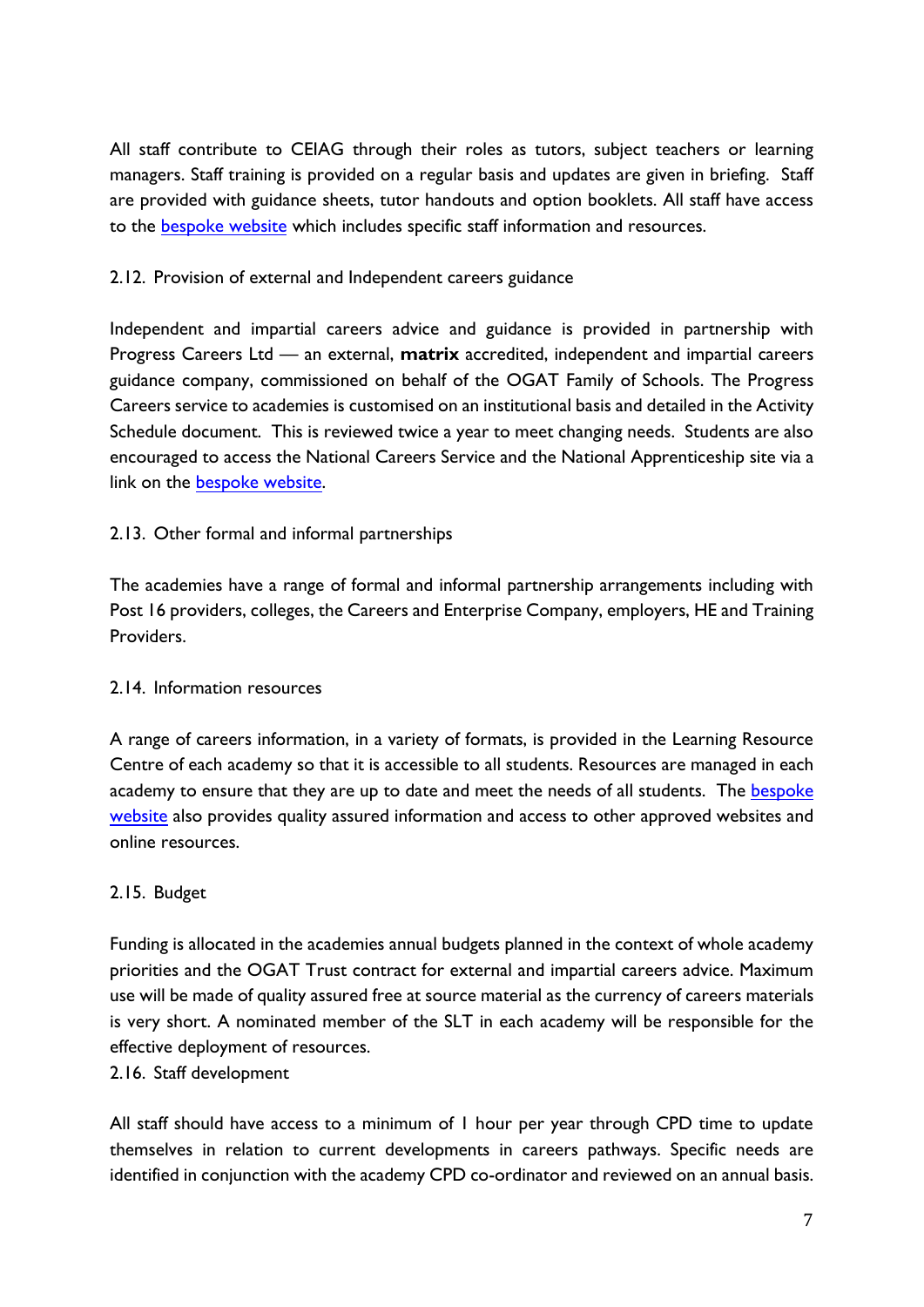# 2.17. Monitoring, review and evaluation

Contract reviews with Progress Careers Ltd will include an account of activities, a review of progress and related data together with an evaluation of pupil and parental response to provision.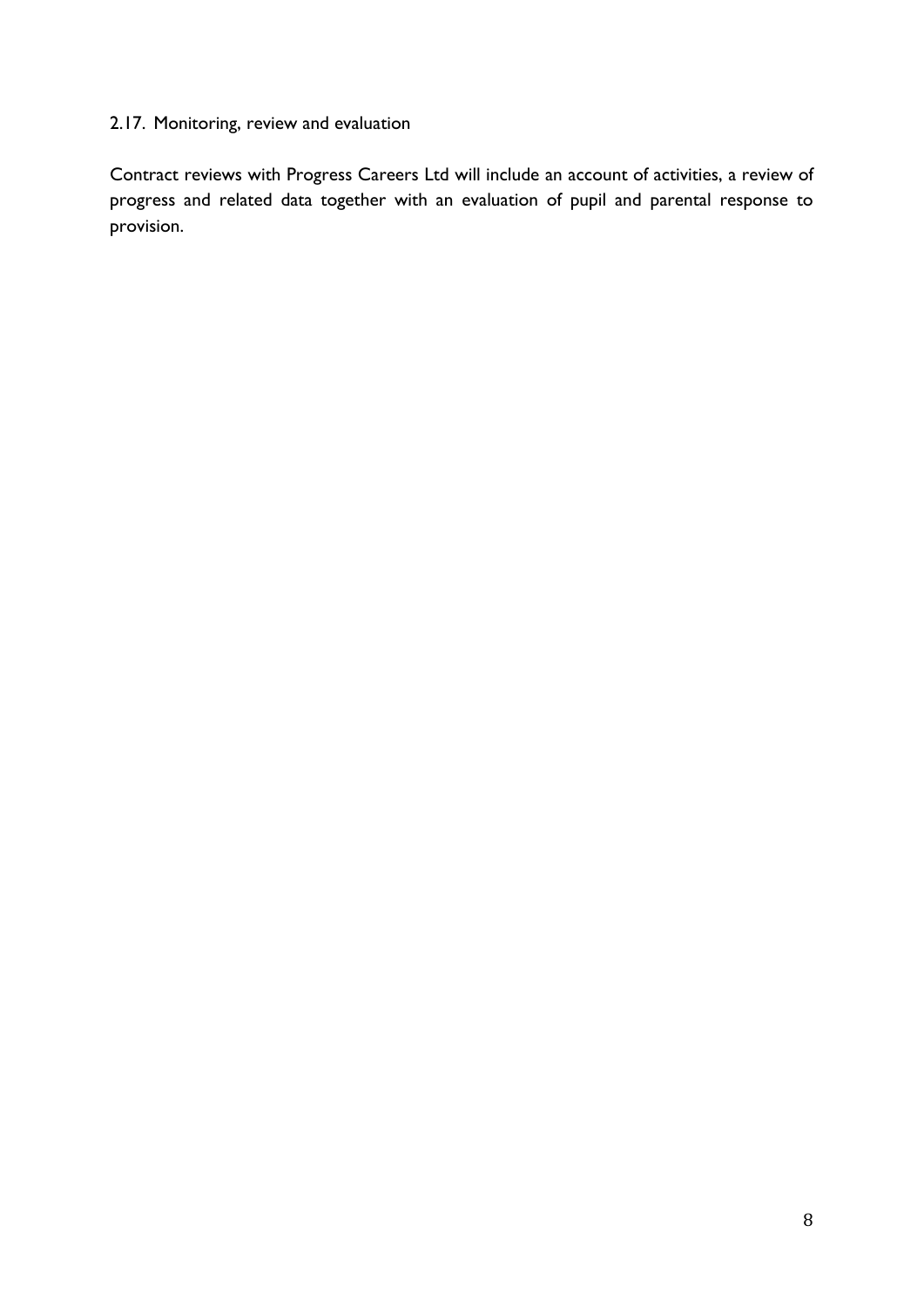# **Appendix 1**

Each academy will ensure named individuals for each of the following roles:

**Named Academy Council member:** Christine Gregory

**Named SLT lead:** Mr S Godfrey, Vice Principal (Deep Experience)

**Named operational lead:** Mrs A Dickinson, Careers Lead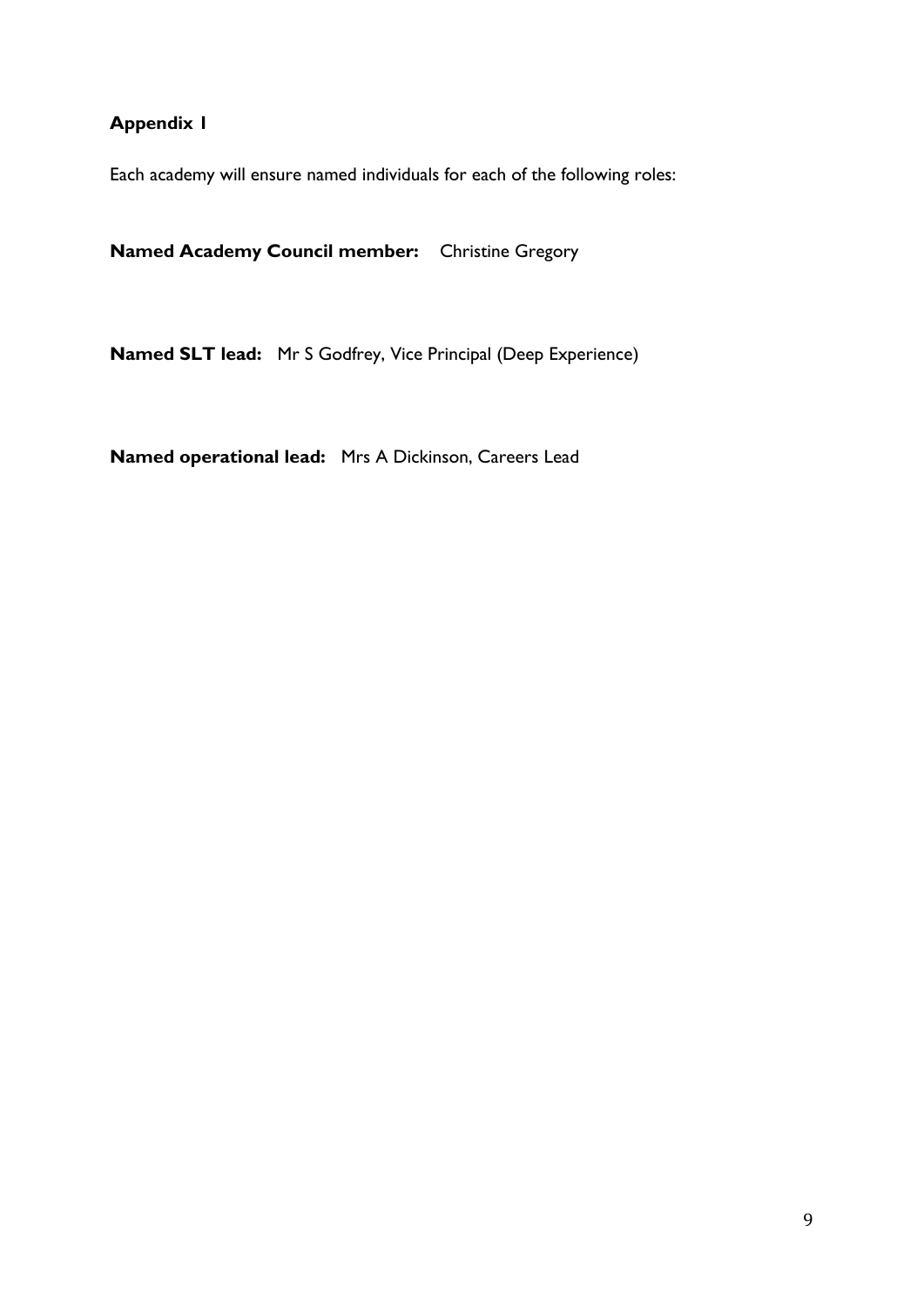Appendix A: Student Entitlement





Investing in your Future

The careers education and guidance programme at Outwood Academy Hemsworth seeks to positively support you to acquire the educational, social and employability skills necessary for lifelong success in a diverse and changing world of work.

In partnership with Progress Careers – **an external, independent and impartial careers guidance service -** we will support you to aim high in your career goals and aspirations.

As a pupil at this Academy, you are entitled to a careers education and guidance programme which:

- $\sqrt{\ }$  is personal to you and always puts your interests first
- $\sqrt{ }$  motivates and inspires you to consider all opportunities open to you within and outside Outwood Academy Hemsworth
- $\sqrt{\ }$  helps you to gain the skills you need to make your career ambitions a reality
- $\sqrt{\ }$  provides the support you need to be successful
- ✓ helps you access any additional support you might need
- ✓ is delivered by trained and qualified teachers and advisers, with up-to-date knowledge and understanding of career pathways and local labour market information
- $\sqrt{ }$  protects and respects your personal information and shares it only with your consent
- $\sqrt{\phantom{a}}$  always puts your interests first

Together with staff from Progress Careers we will support your career development in a number of ways including:

- Information and discussion in lessons and assemblies to help you make decisions about your future
- Activities and events such as careers fairs
- Access to careers advisers in a variety of ways including individual meetings, drop-in sessions, learning pathway planning, enrichment activities and results days
- Careers information and I.T based careers programmes
- Information and updates on notice boards, plasma screens
- [The bespoke website](https://progress-education.org.uk/outwood-hemsworth/)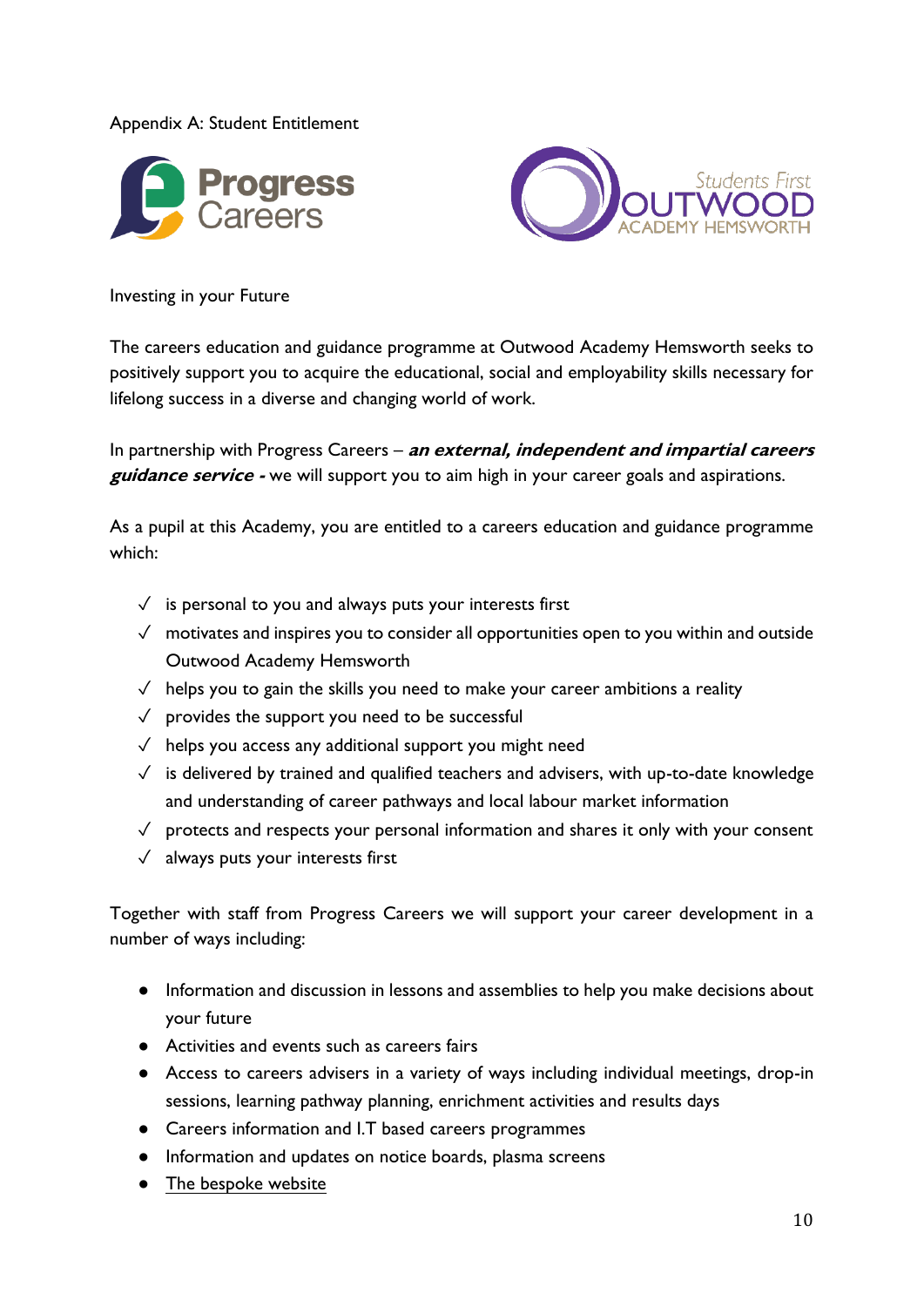#### Appendix B: Parents' Entitlement





Investing in your Son/ Daughter's Future

Research has consistently shown that parents and carers are **the** most influential factor in students' decisions about the future. Your support and encouragement influences their choices, and the guidance you provide will be invaluable to their eventual achievements and career pathways. This might feel a little daunting…the jobs of the future may be very different from your own experiences and choices. In fact, they may not have even been invented yet!

There are some very simple and practical steps you can take to support your child.

- Talk to them about their current educational attainment and estimated grades and encourage them to aim high (the skills shortages of the future will be in higher level jobs)
- Discuss where they want to be and research how to get there (lots of great resources in the Academy and on the internet)
- Use the [bespoke website](https://progress-education.org.uk/outwood-hemsworth/)
- Encourage them to seek out the advice and experiences they need to help them achieve their goals
- Help them with the steps they need to take

You are not alone in this! In partnership with Progress Careers – **an external, independent**  and *impartial careers guidance service* - we will support your child to aim high in their career goals and aspirations.

Together with staff from Progress Careers we will support your child's career development in a number of ways including:

- Information and discussion in lessons and assemblies to help them make decisions about your future
- Activities and events such as careers fayres
- Access to careers advisers in a variety of ways including individual meetings, drop-in sessions, learning pathway planning, enrichment activities and results days
- Careers information and I.T based careers programmes